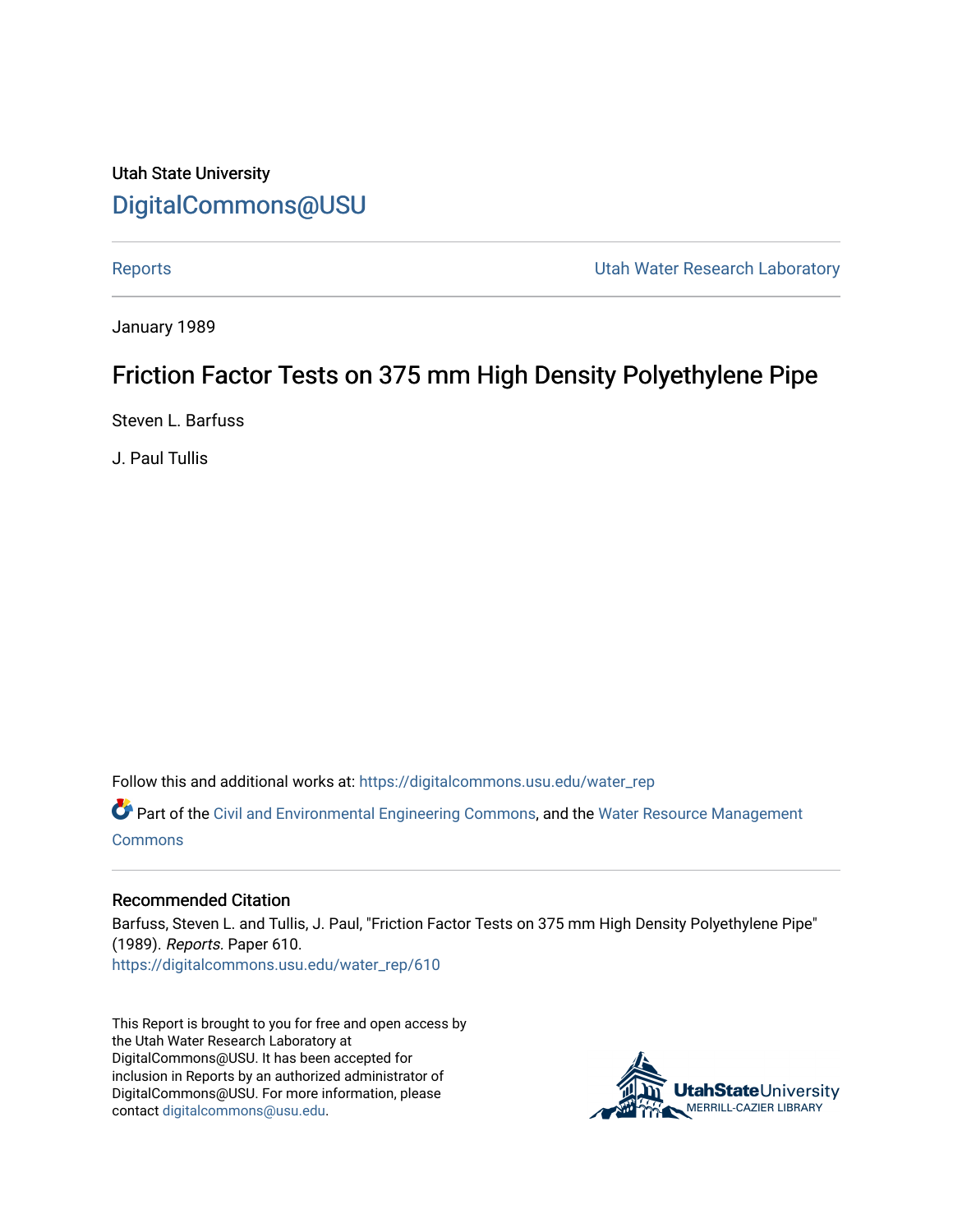

# **Utah State University Foundation**

Friction Factor Tests on 375 mm High **Density Polyethylene Pipe** 



**Hydraulic Report No. 223**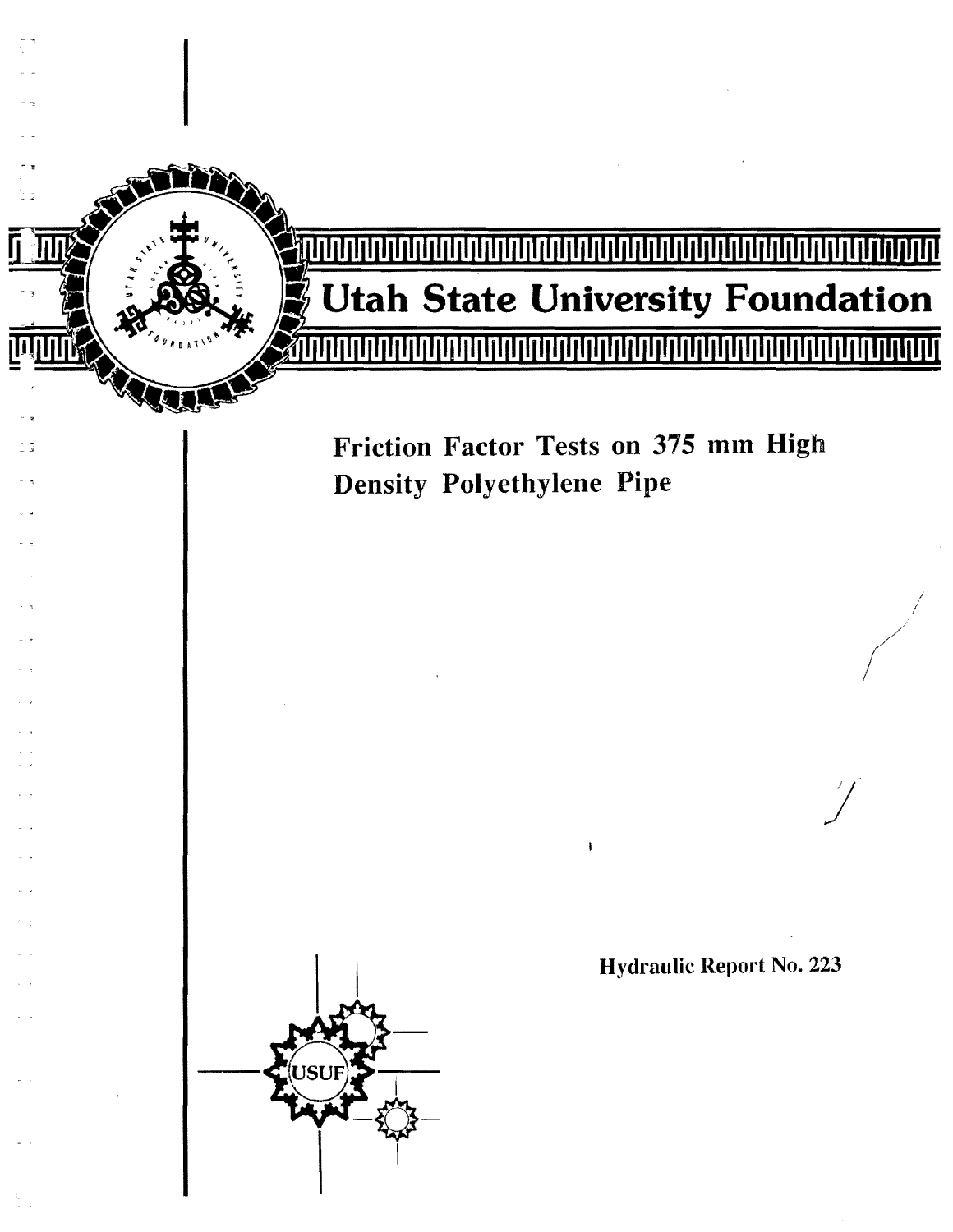# FRICTION FACTOR TESTS ON 375mm HIGH DENSITY POLYETHYLENE PIPE

 $-$ 

 $\mathbb{Z}$  .

n.

 $\omega$  .  $\delta$ 

 $\omega \rightarrow$ 

 $\omega$  .

 $\frac{1}{\alpha}=\frac{1}{2}$ 

 $\bar{\omega}$  .  $\sim$   $\sim$ 

 $\frac{1}{\sqrt{2}}$ 

Submitted to:

Big "O" P.o. Box 970 254 Thames Rd E Hwy 83 E Exeter, ONT NOM 1S0

By:

J. Paul Tullis

and

Steven L. Barfuss Utah Water Research Laboratory

with

 $\sim$ 

Utah State University Foundation Logan, Utah 84322-8200

May 1989

Hydraulics Report No. 223

 $\hat{\mathbf{c}}$  .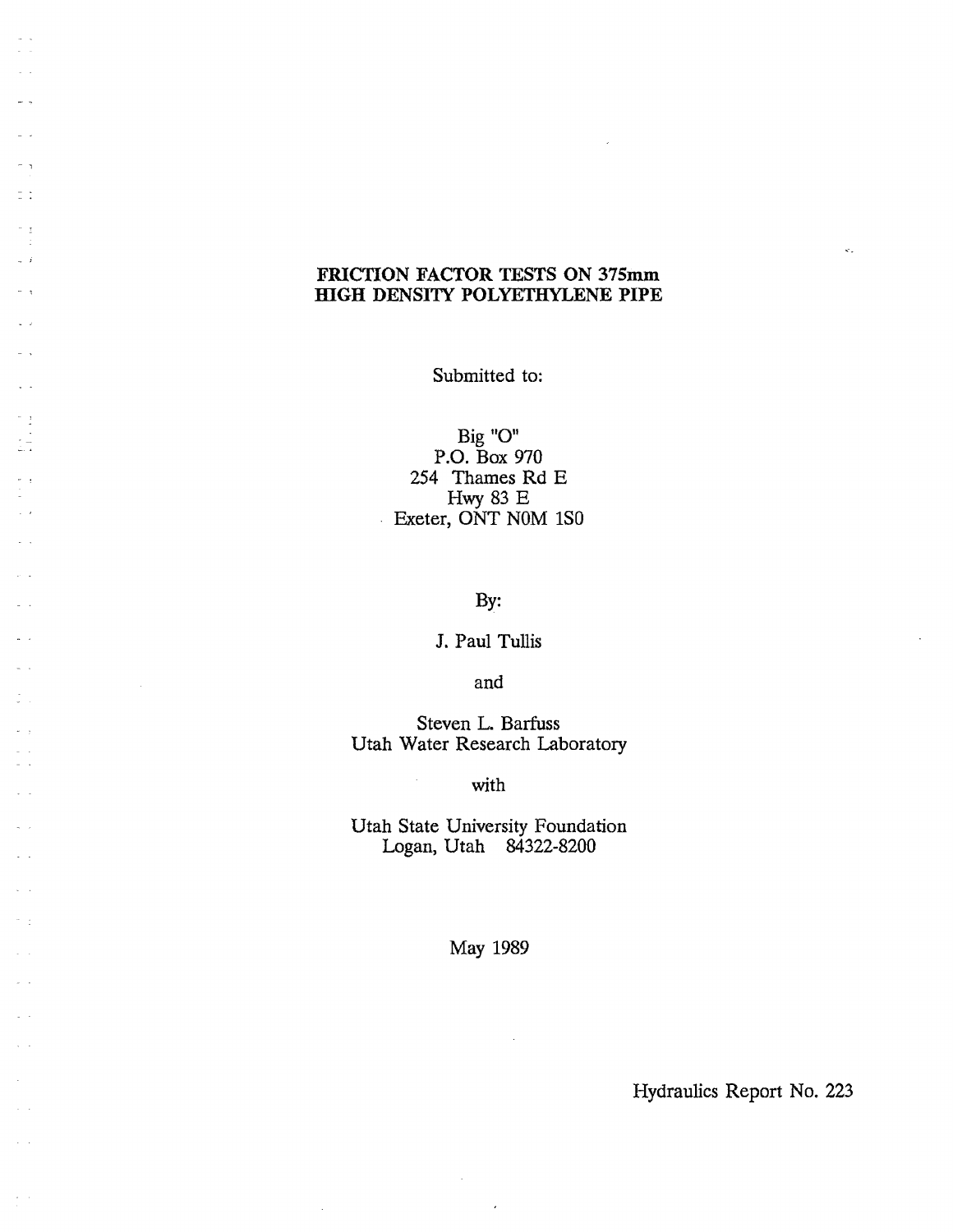#### **INTRODUCTION**

t t

 $-1$ 

. .

Friction factor tests were conducted at the Utah Water Research Laboratory, Utah State University Foundation on a 375mm diameter high-density, polyethylene, Boss N-12 pipe manufactured by Big  $"O"$ , Inc. The interior surface of the pipe was relatively smooth in texture and corrugation. However, there was a slight roughness at the corrugations caused by the overlapping of the interior seams. The seams themselves were readily visible. The shape of the corrugations was mildly sinusoidal with an overall depth of approximately 1.5mm.

The pipe was furnished in 6.0Sm lengths. The joints were sealed with a CANUSA heat shrink wrap and an epoxy filler which plugged the spiral corrugations. The heat shrink wrap was also used to connect the HDPE pipe to the steel pipe in the laboratory. Tests were conducted for full pipe flow at velocities between 0.6 and 3.5m per second.

#### **FACILITIES AND PROCEDURE**

Figure 1 shows the installation of the test pipe. Water was supplied through a 1200mm pipeline by gravity flow from a small reservoir; the pipe tapered off to 450mm upstream from the test section. To establish a fully developed flow upstream from the test section, one length of HDPE pipe was installed downstream from the 450mm laboratory steel pipe. The length between pressure taps for the test section was 23.16m (see Figure 1).

Pressure was controlled using a 1200mm butterfly valve which was installed in the main supply line. The flow was controlled and the pipe kept full by using a 400mm butterfly valve which was located downstream from the last test section. To prevent rupture of the CANUSA wrap, it was necessary to limit the pressure head in the pipe to approximately 4m.

Flow was measured with a sonic meter which was calibrated with weight and volumetric tanks at the laboratory. To ensure accuracy, the tanks had been calibrated traceable to the U.S. Bureau of Standards. Thus, the accuracy of the sonic meter was plus or minus one percent.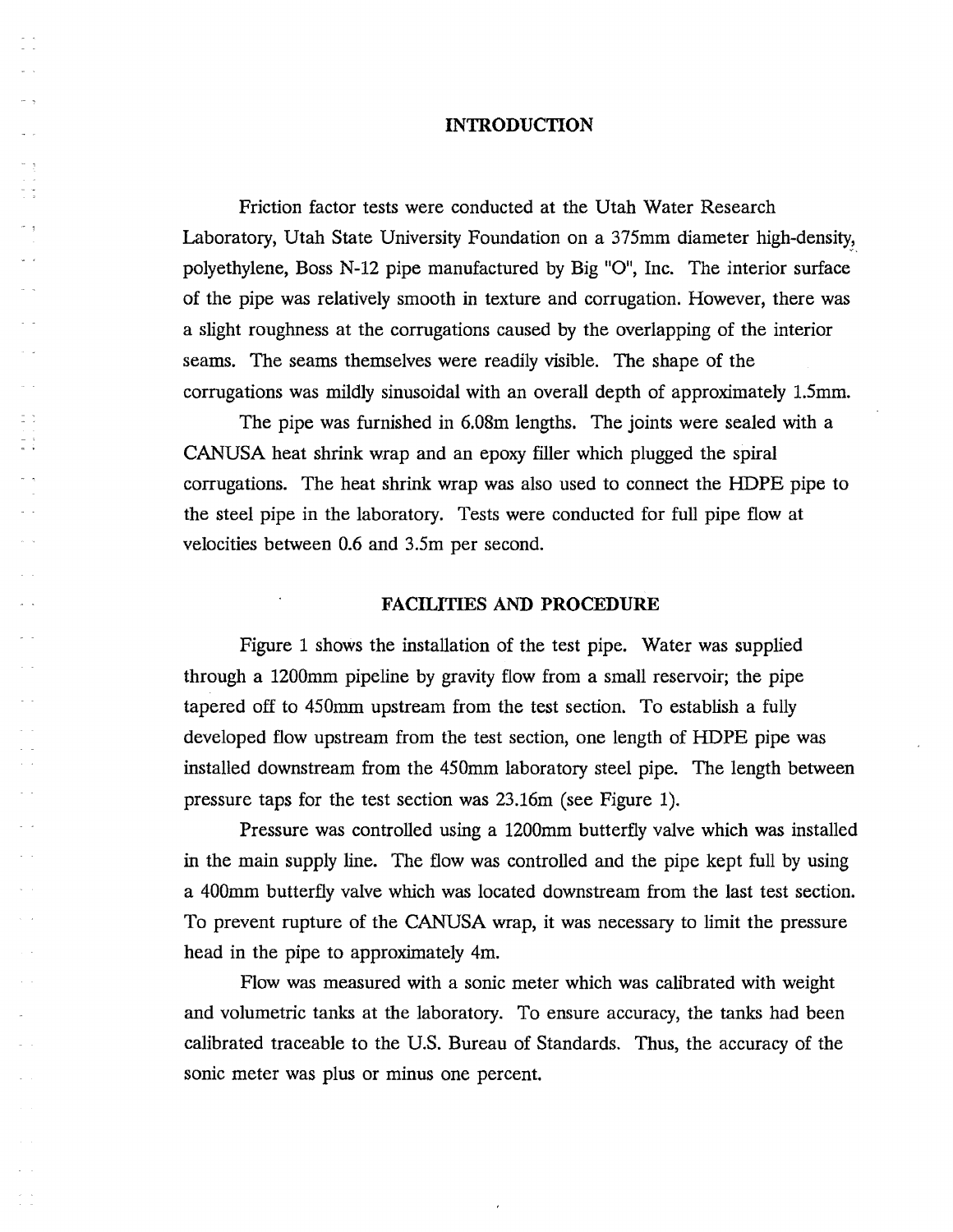The meter provided a digital readout of the flow in cubic feet per second. To obtain the average flow rate, a minimum of 30 samples, taken over a 60 second time period, were recorded from the digital readout device and averaged. Friction-loss in the pipe for each flow rate was measured with a differential manometer. The differential manometer contained a blue Merian manometer  $\sim$ s l fluid (specific gravity 1.75).

 $\frac{\pi}{\alpha}$  .  $\frac{\pi}{\alpha}$ 

 $\mathbb{R}^3$ 

As the flow rates and their corresponding friction losses were measured, the data were immediately computer processed to check the results before flow conditions were changed..

#### RESULTS

Experimental results from the three sets of tests are contained in Table 1 and Figures 2-3. Plots are provided of the variation of the Darcy-Weisbach friction factor f versus velocity and the Manning's n versus velocity. (To calculate the average velocity, the diameter of the pipe was consistently measured at the corrugation peaks, and the flow ran in the same direction as the seams to reduce friction.)

Note that the Manning's n varies from 0.0108 to 0.0099, corresponding to a velocity variation of 0.7 to 3.4m per second. Additionally, the friction factors decrease slightly with increased velocity.

 $\frac{1}{\sqrt{2}}$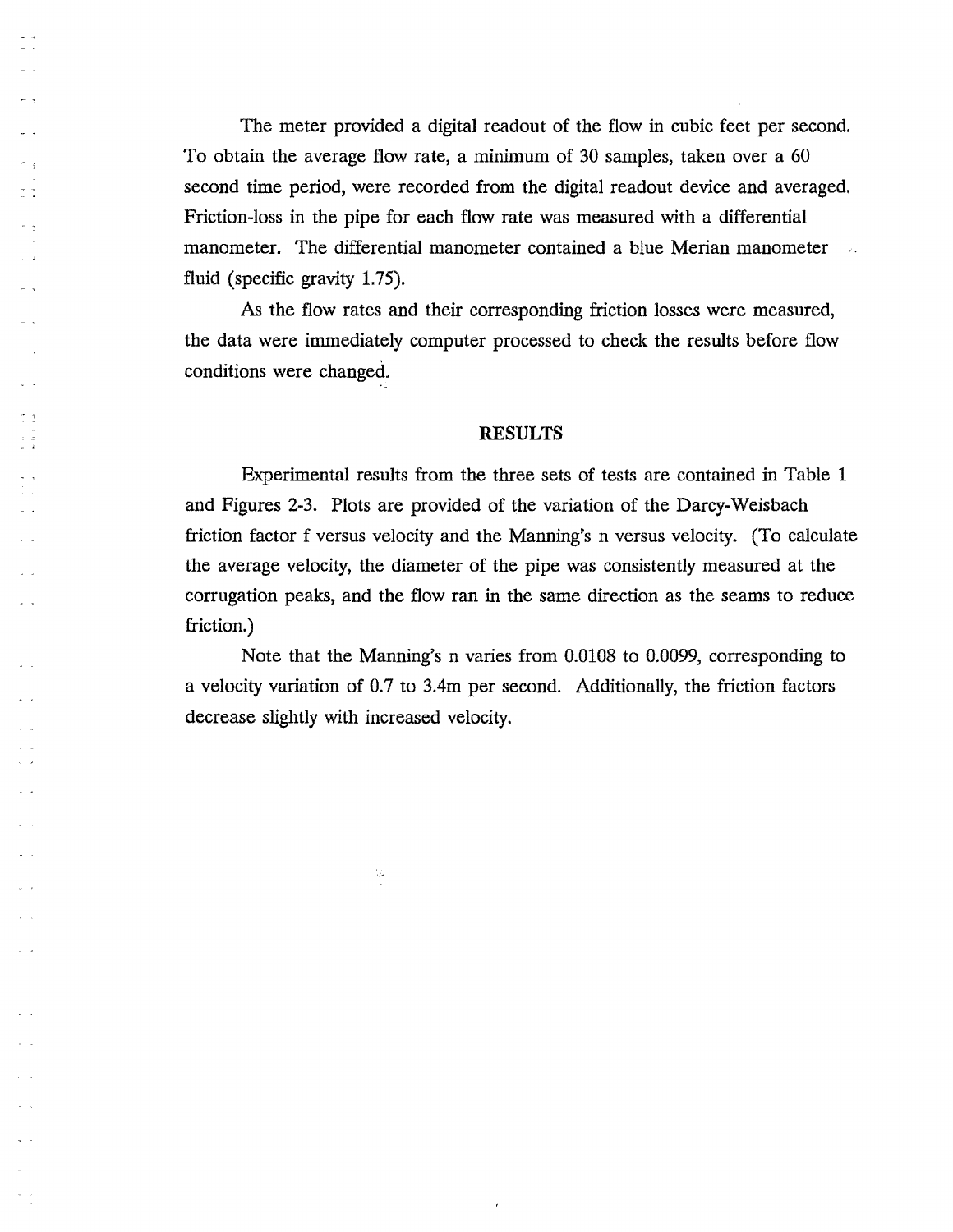

 $\sim$   $\sim$ 

 $\rightarrow$ 

 $\mathcal{A}$  $\rightarrow$   $\sim$   $\epsilon$  .  $\sim 10$   $\sim$   $\alpha$ 

 $\mathcal{A}$ 

 $\mathcal{A}=\mathcal{A}=\mathcal{A}$  and

 $\sim$ r $^{-1}$ 

 $\mathbf{A}$  .

 $\label{eq:2.1} \frac{1}{\sqrt{2}}\left(\frac{1}{\sqrt{2}}\right) = \frac{1}{\sqrt{2}}\left(\frac{3}{2}\right)$ 

 $\frac{1}{2}$ 

 $\sim 10^{-1}$ 

 $\mathcal{I}$ 

375 mm HDPE Pipe Setup Figure 1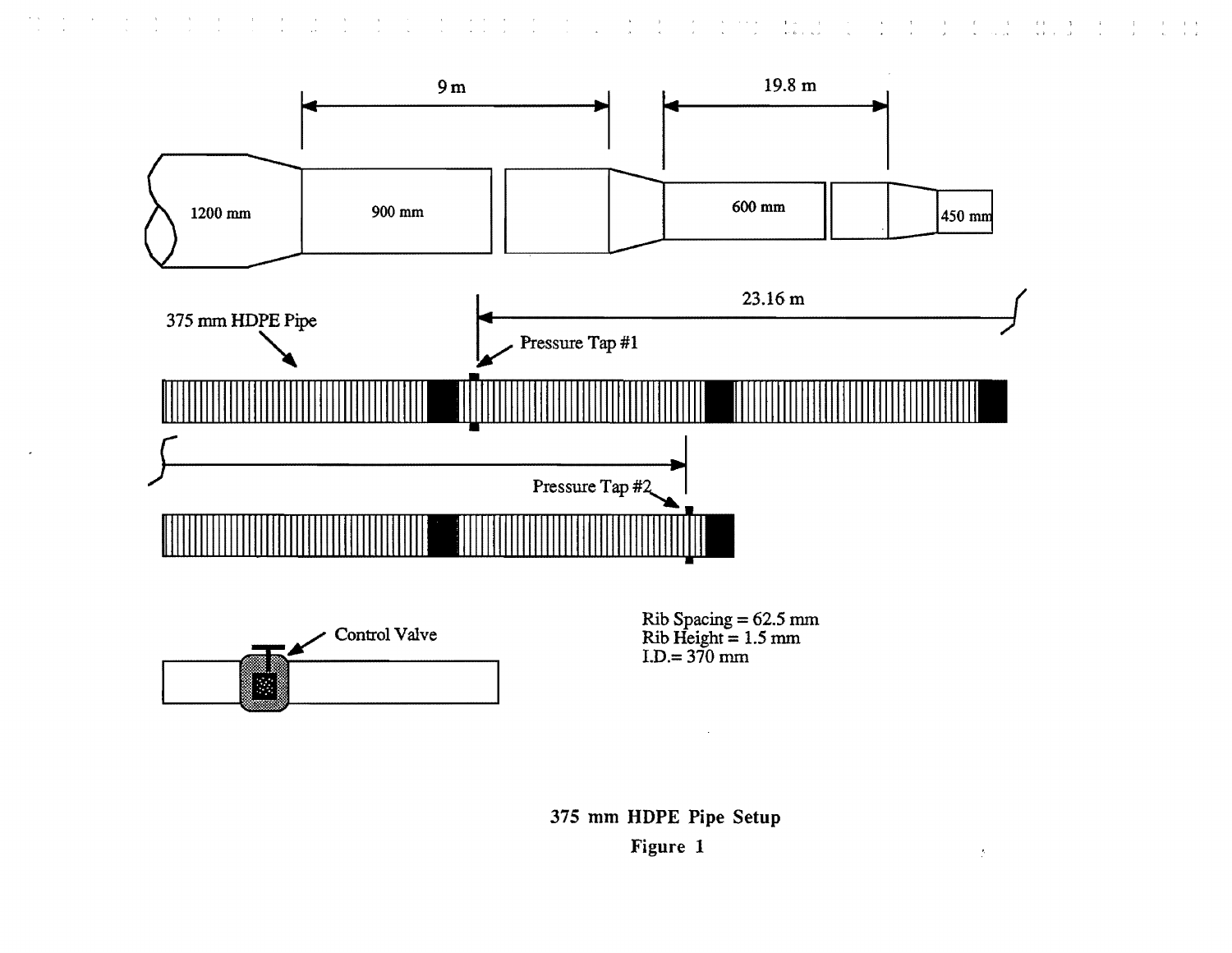## TABLE 1 Test Data for Friction Test on 37Smm Plastic Pipe

### Utah Water Research Laboratory Data Sheet for Friction Loss Test

BIG "0" PIPE: 375 mm HDPE Date: March/28/1989 Tested by: Steven L. Barfuss Kelvin Anderson

 $\bar{1}$ 

 $\frac{1}{2}$  ,  $\frac{1}{2}$ 

 $-1$ 

 $\frac{1}{2}$  . i.

 $\sim$  $\mathbb{R}^{\mathbb{Z}}$ 

 $\hat{\mathcal{L}}$  $\zeta=1$ 

 $\sim$   $\sim$  $\sim$   $\sim$ 

 $\zeta_{\rm c}$  ,  $\zeta$ 

 $\beta$  )  $\beta$ 

 $\tau=1$ 

 $\frac{1}{2}$  .

Pipe Dia.=  $14.80 \text{ in.} = 370 \text{ mm}$  $Area =$ Length  $=$ 1.19 ft sq =  $1075$ cm sq 77.2 ft.  $= 23.16m$ 

 $\omega_{\rm in}$ 

|                | Sonic        | Diff        | Mano         | Mano    |       | Actual |            |         |           |
|----------------|--------------|-------------|--------------|---------|-------|--------|------------|---------|-----------|
| Run            | ave.         | <b>LEFT</b> | <b>RIGHT</b> | Conv    | DP    | Q      | V          | Darcy   | Manning's |
| No.            | <b>Meter</b> | cm.         | cm.          | to m    | Meter | cms    | <b>MPS</b> |         | n         |
|                | 13.87        | 46.60       | 36.20        | 0.00750 | 0.62  | 0.38   | 3.40       | 0.01680 | 0.0099    |
| $\overline{2}$ | 11.03        | 31.10       | 20.50        | 0.00750 | 0.39  | 0.30   | 2.70       | 0.01669 | 0.0098    |
| 3              | 9.03         | 22.50       | 11.70        | 0.00750 | 0.26  | 0.24   | 2.20       | 0.01665 | 0.0098    |
| 4              | 8.18         | 20.10       | 9.10         | 0.00750 | 0.22  | 0.22   | 1.99       | 0.01741 | 0.0100    |
| 5              | 7.01         | 16.40       | 5.60         | 0.00750 | 0.16  | 0.19   | 1.69       | 0.01803 | 0.0102    |
| 6              | 6.39         | 14.60       | 3.80         | 0.00750 | 0.14  | 0.17   | 1.54       | 0.01826 | 0.0103    |
| 7              | 5.26         | 11.60       | 0.70         | 0.00750 | 0.09  | 0.14   | 1.26       | 0.01829 | 0.0103    |
| 8              | 4.66         | 10.10       | $-0.70$      | 0.00750 | 0.07  | 0.12   | 1.11       | 0.01801 | 0.0102    |
| 9              | 4.05         | 9.00        | $-1.90$      | 0.00750 | 0.05  | 0.11   | 0.96       | 0.01827 | 0.0103    |
| 10             | 3.06         | 7.55        | $-3.30$      | 0.00750 | 0.03  | 0.08   | 0.71       | 0.01988 | 0.0107    |
|                |              |             |              |         |       |        | $ave =$    | 0.01783 | 0.01016   |

 $\ddot{\phantom{a}}$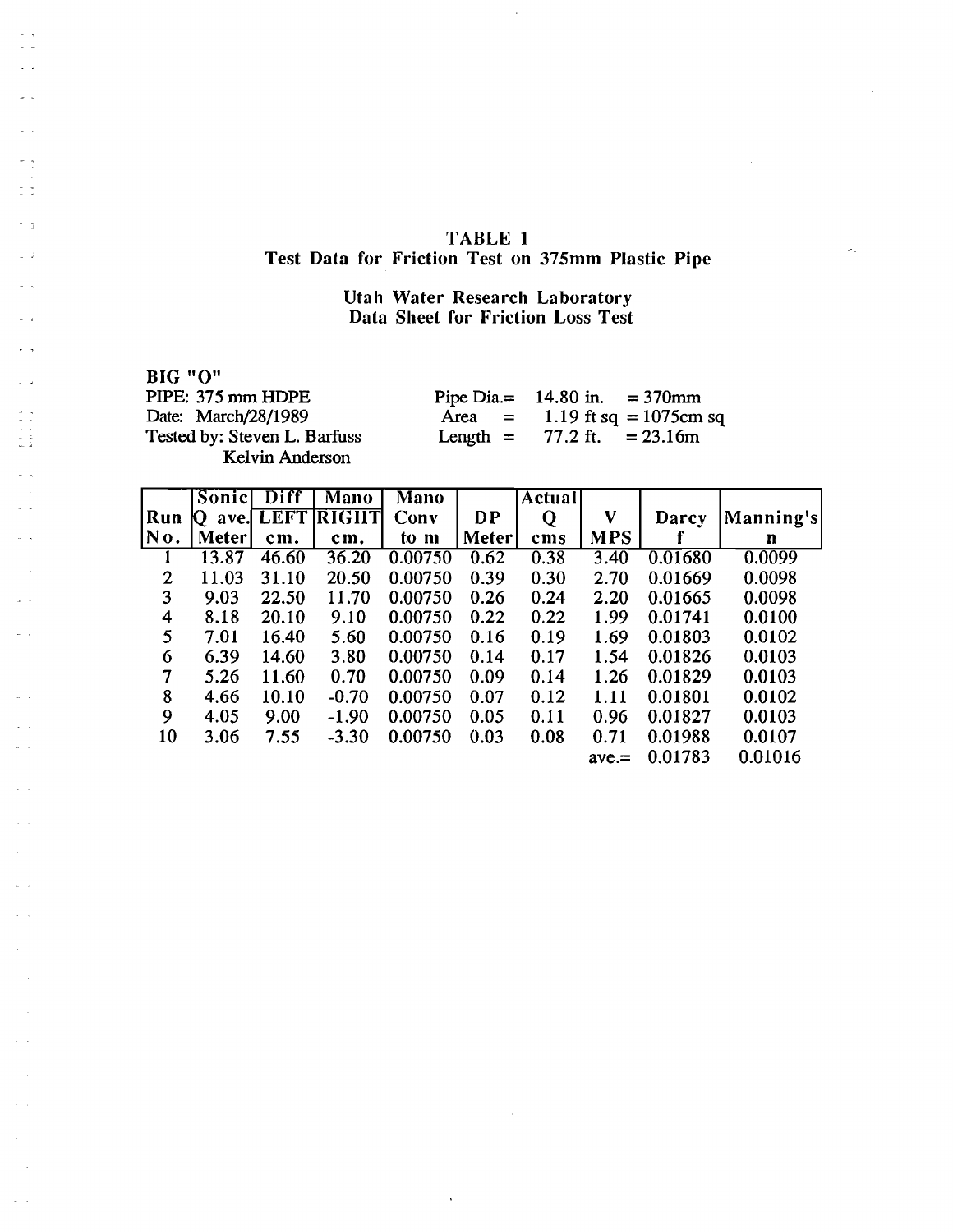

 $\frac{1}{2}$   $\frac{1}{2}$ 

 $\sim$   $\,$ 

 $\tilde{z}$  :

 $\sim$   $^{-1}$ 

 $\omega$  .

 $\tau \rightarrow$ ä,

 $\omega$  .  $\tau$  .

 $\sim$ 

 $\sim$   $\sim$ 

÷.

 $\frac{1}{2}$ 

 $\ddot{\phantom{a}}$ 

 $\mathcal{A}^{\mathcal{A}}$ 

 $\mathcal{L}_{\mathrm{A}}$ 

 $\omega \rightarrow$ 



 $\hat{\mathbf{v}}$ 

 $\mathbb{R}^3$